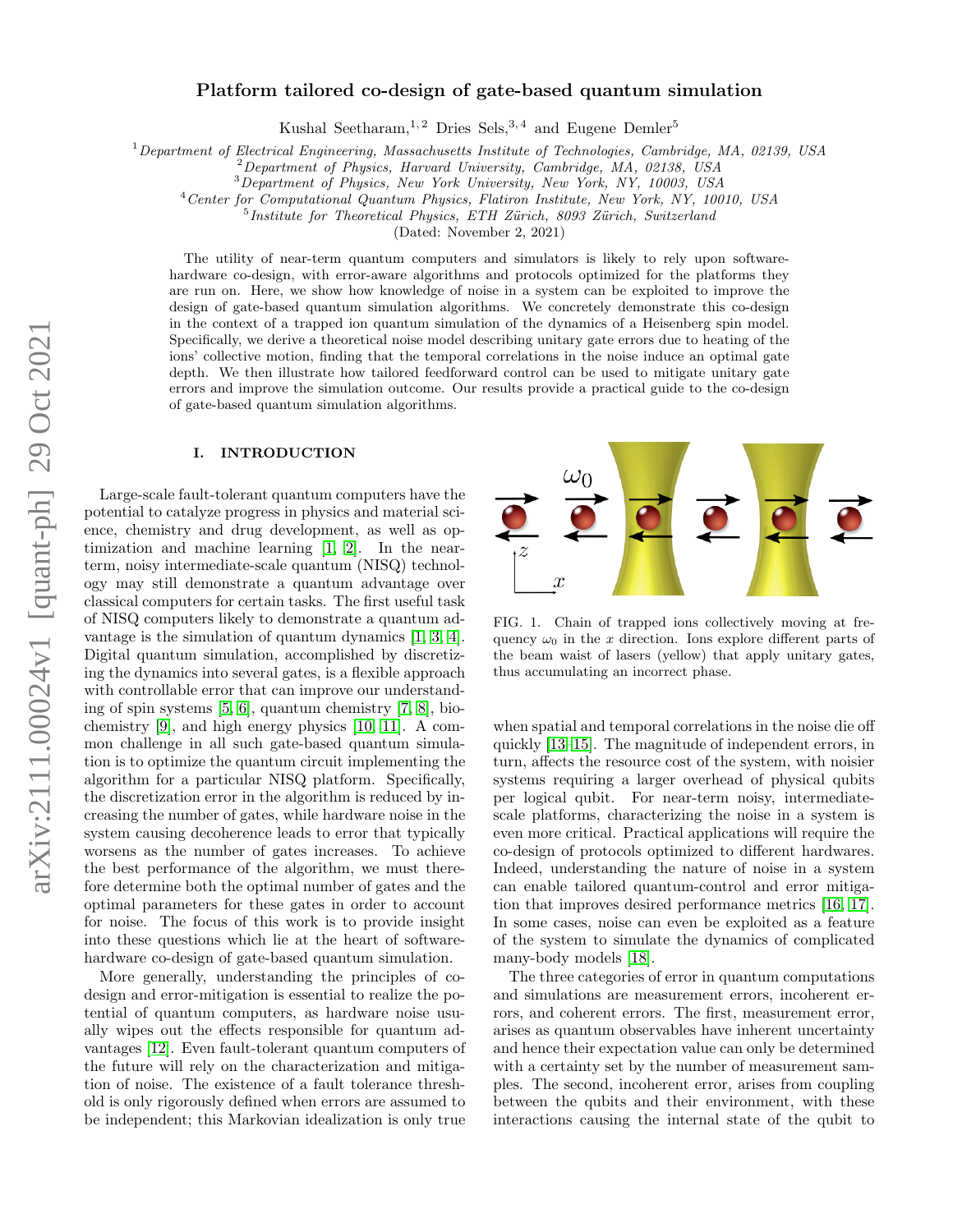change. The last, coherent error, occurs when a desired unitary transformation of the system imparts an angle different than intended. These unitary errors are the focus of this work and arise due to limitations of the platform's analog control hardware or the dynamics of the physical qubits [\[19\]](#page-11-17). Over the course of a quantum computation or simulation, such unitary errors accumulate and dephase the system state, killing the coherent effects responsible for a quantum advantage and degrading the fidelity of any simulation. In trapped ions, for example, one dominant source of decoherence is the ions' collective motion, which is thermally excited due to electric field fluctuations from trap electrodes. While the internal qubit states of the ions are not directly affected by this motion, any quantum gate applied via individually addressed lasers imparts an erroneous phase to the qubit states, as depicted in Fig. [1.](#page-0-0) We can understand the source of this noise as the phonon mode associated with the center of mass of the chain having an energy that undergoes diffusion due to heating from electric field fluctuations. This slow diffusion of the phonon in energy space causes the unitary error to be non-Markovian, with correlations arising between gates applied at different times during an experiment.

In this work, we demonstrate how to exploit knowledge of the noise underlying a system to optimize gate-based quantum simulations. To provide a concrete example, we do so in the context of simulating the dynamics of a Heisenberg spin model in a system of trapped ions. We first introduce the quantum simulation task and associated gate-based algorithm. Then, we derive a theoretical noise model describing unitary errors from thermal ion motion in trapped ion systems and provide a protocol to experimentally extract the latent variable underlying the model. We discuss how temporal correlations in the noise induce an optimal gate depth of the quantum simulation circuit. These correlations cause the error in the simulation arising from motional noise to accumulate as the gate depth is increased, while the Trotter error associated with discretization of the time-evolution decreases as the gate depth is increased. The competition of these two errors induces an optimal gate depth.

Next, we provide a platform-independent framework for optimal feedforward control of unitary gate errors, which involves applying gates with angles that are modified to compensate for the predicted noise in the system. We illustrate the utility of feedforward control in the trapped ion implementation of simulating the Heisenberg Hamiltonian, showing that feedforward control partially mitigates both discretization error and decoherence error in the simulation output.

Our work provides three results that are generally applicable to the co-design of gate-based quantum algorithms beyond the discussed simulation task:  $(i)$  the understanding that non-Markovian correlations are the root cause of decoherence and the subsequent limitation on gate depth in any platform where unitary errors are the dominant noise,  $(ii)$  a method to optimally leverage noise

characterization to mitigate unitary gate errors via feedforward control, and *(iii)* an accurate model of unitary gate errors arising from thermally-excited ion motion in trapped ion systems.

## <span id="page-1-1"></span>II. HAMILTONIAN SIMULATION

Simulating the quantum dynamics of a system is a natural application of digital quantum computers and analog quantum simulators, and is likely to be the first problem of practical interest where a quantum advantage over classical computers is demonstrated on near-term quantum platforms [\[3\]](#page-11-2). The goal is to simulate the timeevolution,  $\hat{U}(t) = \exp\left(-i\hat{H}t/\hbar\right)$ , of a system whose dynamics is generated by a Hamiltonian  $\hat{H}$ . Here, we focus on the Heisenberg Hamiltonian,

<span id="page-1-0"></span>
$$
\hat{H} = \sum_{i,j} J_{ij} \hat{\mathbf{S}}_i \cdot \hat{\mathbf{S}}_j + \sum_i h_i \hat{S}_i^x \tag{1}
$$

which is a paradigmatic spin model that describes the magnetic properties of many insulating crystals [\[20\]](#page-11-18), appears in the study of thermalization in quantum systems [\[21–](#page-11-19)[23\]](#page-11-20), and describes the essential physics underlying nuclear magnetic resonance (NMR) spectroscopy [\[9\]](#page-11-8).

Many near-term quantum algorithms and simulations focus on the task of estimating the expectation value of some observable after time-evolution, with the value of such observables often being less susceptiable to noise than the full system state [\[24\]](#page-11-21). In this vein, we benchmark the quality of gate-based quantum simulation of Eq. [\(1\)](#page-1-0) with the spectrum simulation task discussed in Ref. [\[9\]](#page-11-8) and experimentally demonstrated in Ref. [\[25\]](#page-11-22). This algorithm uses time-evolution under the Heisenberg Hamiltonian, Eq. [\(1\)](#page-1-0), to compute the NMR spectrum

<span id="page-1-3"></span>
$$
A(\omega) = \text{Re}\int_0^\infty dt \cdot e^{i\omega t - \gamma t} S(t)
$$
 (2)

where

$$
S\left(t\right) = \langle \hat{S}_{\text{tot}}^{z}\left(t\right) \hat{S}_{\text{tot}}^{z}\rangle\tag{3}
$$

$$
= \text{Tr}\left[e^{i\hat{H}t}\hat{S}_{\text{tot}}^{z}e^{-i\hat{H}t}\hat{S}_{\text{tot}}^{z}\rho_{0}\right]
$$
(4)

is the total magnetization response function and  $\rho_0$  is the initial state of the spin system. For typical NMR experiments, it is a good approximation to assume that the system starts in an infinite temperature state  $\rho_0 =$  $\hat{I}$  $\frac{\hat{I}}{\text{Tr}[\hat{I}]}$ , where  $\hat{I}$  is the identity operator.

Letting  $|z_j\rangle$  be the eigenstates of  $\hat{S}^z_{\text{tot}}$  corresponding to eigenvalues  $m_j$ , the response function is computed as

<span id="page-1-2"></span>
$$
S\left(t\right) = 2 \sum_{j;m_j>0} \frac{m_j}{2^{N_s}} \left\langle z_j\left(t\right) | \hat{S}_{\text{tot}}^z | z_j\left(t\right) \right\rangle \tag{5}
$$

where  $|z_j(t)\rangle = e^{-i\hat{H}t} |z_j\rangle$  and  $N_s$  is the number of spins in the system. The quantum algorithm is thus preparation of the desired computational basis states  $\{|z_i\rangle\},\$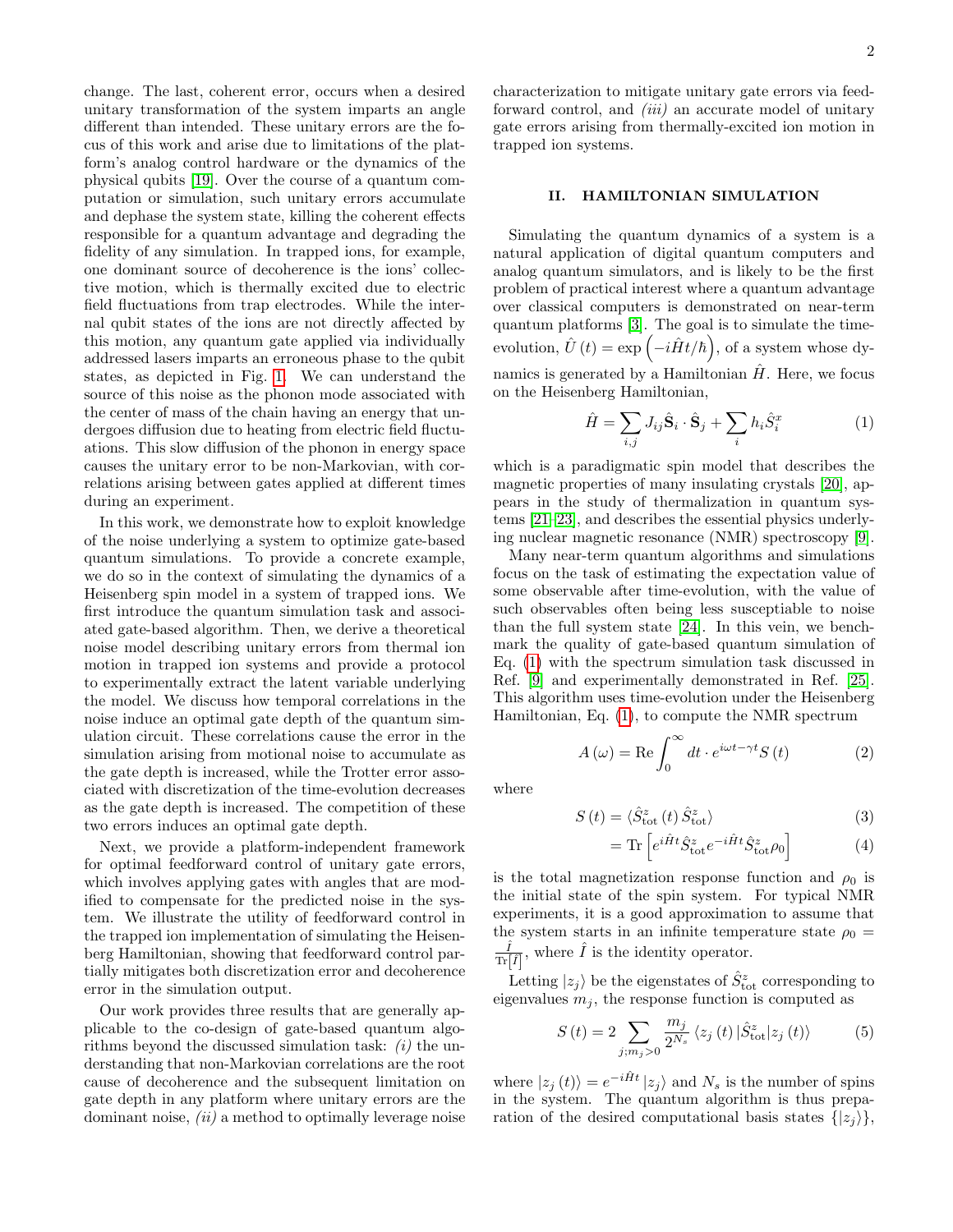Hamiltonian simulation of  $\hat{H}$  through implementation of the time-evolution operator  $\hat{U}(t) = e^{-i\hat{H}t}$ , and projective measurements in the computational basis. These measurements yield the response function,  $S(t)$ , whose Fourier transform gives the desired spectrum,  $A(\omega)$ .

We implement this time-evolution using a first-order Trotter decomposition into gates commonly used in trapped ion platforms. Specifically, we split the total time-evolution into r Trotter steps yielding  $\hat{U}(t)$  =  $\left[\hat{U}(\Delta t)\right]^r$  where  $\Delta t = \frac{t}{r}$ . The unitary  $\hat{U}(\Delta t) = e^{-i\hat{H}\Delta t}$ is then approximated with the Suzuki-Trotter product formula

$$
\hat{U}_1(\Delta t) = e^{-i\left(\sum_i h_i \hat{S}_i^x\right)\Delta t} \left(\Pi_{\langle ij\rangle} e^{-i\hat{S}_i^x \hat{S}_j^x (2J_{ij}\Delta t)}\right) \times \times \left(\Pi_{\langle ij\rangle} e^{-i\hat{S}_i^y \hat{S}_j^y (2J_{ij}\Delta t)}\right) \left(\Pi_{\langle ij\rangle} e^{-i\hat{S}_i^x \hat{S}_j^x (2J_{ij}\Delta t)}\right)
$$
(6)

where  $\langle ij \rangle$  corresponds to all unique pairs of spins as  $J_{ij} = J_{ji}$  in the Hamiltonian. Furthermore, we only include pairs of spins where  $J_{ij} \neq 0$ . The total timeevolution is then given by  $\hat{U}_1(t) = \left[\hat{U}_1(\Delta t)\right]^r$ . Defining the two-qubit gates  $\hat{U}^{\alpha\alpha}(\phi_{ij}) = \exp\{-i\hat{S}^{\alpha}_i\hat{S}^{\alpha}_j\phi_{ij}\}\$ where  $\phi_{ij} = 2J_{ij}\Delta t$ , single-qubit rotation gates  $\hat{R}_{i}^{\alpha}(\phi) =$  $e^{-i\hat{S}_i^{\alpha}\frac{\phi}{2}}$ , and angles  $\phi_i = 2h_i\Delta t$ , the quantum circuit for time evolution is given by

$$
\hat{U}_{1}(t) = \Pi_{m=1}^{r} \{ \left( \Pi_{i} \hat{R}_{i}^{y} \left( -\frac{\pi}{2} \right) \right) \left( \Pi_{i} \hat{R}_{i}^{z} \left( -\phi_{i} \right) \right) \times \times \left( \Pi_{\langle ij \rangle} \hat{U}^{xx} \left( \phi_{ij} \right) \right) \left( \Pi_{i} \hat{R}_{i}^{y} \left( \frac{\pi}{2} \right) \right) \times \times \left( \Pi_{i} \hat{R}_{i}^{z} \left( -\frac{\pi}{2} \right) \right) \left( \Pi_{\langle ij \rangle} \hat{U}^{xx} \left( \phi_{ij} \right) \right) \times \times \left( \Pi_{i} \hat{R}_{i}^{z} \left( \frac{\pi}{2} \right) \right) \left( \Pi_{\langle ij \rangle} \hat{U}^{xx} \left( \phi_{ij} \right) \right) \} \quad (7)
$$

where we apply gates from right to left. The Trotter decomposition, Eq. [\(7\)](#page-2-0), is expressed in terms of the Molmer-Sorensen gates,  $\hat{U}^{xx}(\phi_{ij})$ , and single qubit rotations that are commonly used in trapped ion computations.

Assuming that enough measurements are made during a computation to ignore measurement errors in the expection values,  $\langle z_j (t) | \hat{S}_{\text{tot}}^z | z_j (t) \rangle$ , the computed spectrum will still include discretization errors from Trotterization and unitary gate errors from the ion motion described in Sec[.III.](#page-2-1) The feedforward control discussed in Sec[.V](#page-6-0) can help mitigate the latter. Figure [2](#page-2-2) shows an example spectrum (black), the same spectrum with both Trotter and unitary noise (orange), and the noisy spectrum with feedforward control (green).

## <span id="page-2-1"></span>III. TRAPPED ION NOISE MODEL

Trapped ions have emerged as a leading platform for quantum computation and simulation due to their long



<span id="page-2-2"></span>FIG. 2. Example spectrum without noise (black), with Trotter error and unitary noise (orange), and noise with feedforward control (green) for a system of four spins evolving under the Heisenberg Hamiltonian, Eq. [\(1\)](#page-1-0). The phonon heating rate is taken to be  $c_2 = 0.02 \text{ ms}^{-1}$  and the noisy spectra are averaged over 40 runs. The uncorrected noisy spectrum is computed using 200 gates and the corrected noisy spectrum is computed using 500 gates, which are the gate depths for which each spectrum is closest to the noiseless spectrum, as quantified by the Hellinger distance between the spectra.

<span id="page-2-0"></span>coherence times, identical nature, and negligible idle errors [\[12,](#page-11-11) [26\]](#page-11-23). The ions in these systems crystalize into a chain after being tightly confined in two directions via an oscillating electric field. Entanglement between the qubits is generated by a laser-induced interaction between states that is mediated by the collective motion of ions. Usually, the motional modes along the tightly confined transverse direction are used for these operations as they are less sensitive to electric field fluctuations arising from the electrodes generating the trap. These fluctuations do, however, excite the weakly confined longitudinal modes of the chain. The deviation of the ions from their lattice positions causes them to experience erroneous intensities from the individudally addressed laser beams used to implement different operations. As the longitudinal motion of the ions heats up, these errors build into a dominant form of noise that limits the operational time window of the system [\[26\]](#page-11-23). Here, we develop a noise model for errors arising from this longitudinal heating, ignoring other possible sources of error in trapped ion systems that may be more prevelant in different operational regimes of the device.

We first characterize the gate error in the system due to longitudinal movement of the ions in the  $x$ -direction, depicted in Fig. [1.](#page-0-0) The individually addressed singleand two-qubit gates in trapped ion systems are enacted by shining a narrowly focused laser on a single or pair of ion lattice sites respectively. The gates take the form  $\hat{U}\left(\phi\right) = \exp\left(-i\phi\hat{A}\right)$ , where  $\hat{A}$  is either a single spin oper-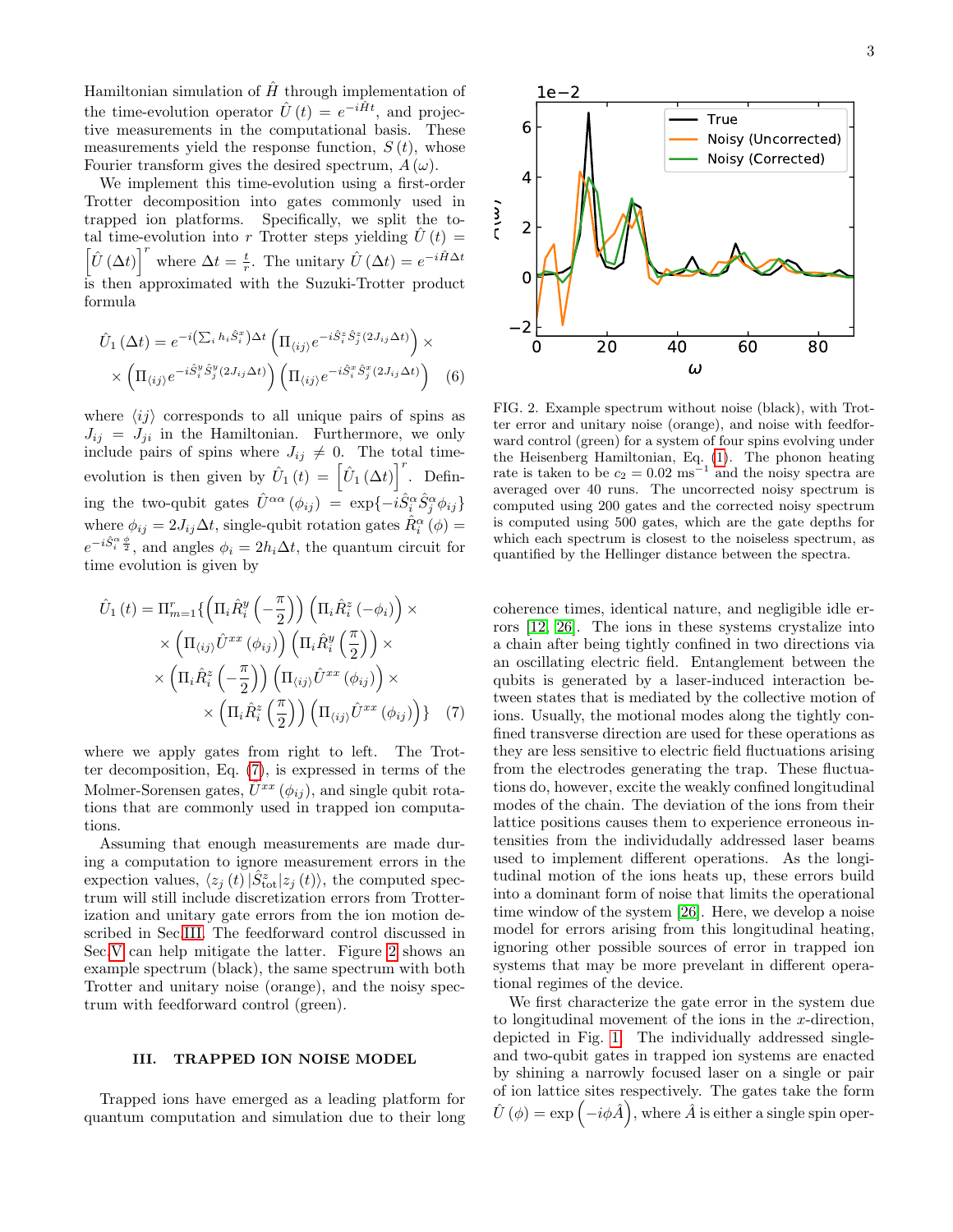ator,  $\hat{S}_j^{\alpha}$ , acting on a site j, or the bilinear,  $\hat{S}_i^x \hat{S}_j^x$ , acting on a pair of sites. These gates form a sufficient set for universal quantum computation. The phase of the gate is  $\phi = \Omega t_g$ , where  $t_g$  is the duration of the laser pulse, and  $\Omega$ is the Rabi frequency set by the electric field amplitude of the laser. This amplitude typically has a Gaussian spread in the longitudinal direction which carries over to the Rabi frequency:  $\Omega(x) = \Omega_0 \exp(-x^2/(2\sigma^2))$  where  $\Omega_0$  represents the maximum beam intensity and  $\sigma$  characterizes the beam width. The collective motion of the ions in the longitudinal direction can be decomposed in terms of normal modes with frequencies  $\omega_m$ . During application of a gate, these motional oscillations cause the ions to feel a position-dependent Rabi frequency that is less than the desired  $\Omega_0$ . Our goal is to derive the distribution of the erroneous phase  $\phi$  that is applied when inputing an angle  $\phi_{\text{in}} = \Omega_0 t_g$ . In general, this distribution will evolve in time as the longitudinal phonon modes are heated, leading to larger amplitude oscillations. We therefore also seek to determine how the erroneous Rabi frequency, and therefore the phases  $\phi(t)$  and  $\phi(t')$ , are correlated at different times. Temporal correlations over a sufficiently long timescale can limit the fidelity of computations in the system, even after feedforward optimization of individual gates.

Electric field fluctuations from electrodes trapping the ions are primarily responsible for heating the longitudinal phonons [\[27\]](#page-11-24). The lowest frequency phonon mode, characterized by ions oscillating in phase at frequency  $\omega_0$ , typically dominates the gate error as the field fluctuations are roughly uniform over the chain [\[26\]](#page-11-23). The gate application time,  $t_q$ , is usually much longer than the timescale set by  $\omega_0$  so we can assume that the effective Rabi frequency,  $\overline{\Omega}(t)$ , that an ion feels during a gate initiated at time t only depends on the average position of the ion:

$$
\overline{\Omega}(t) = \Omega_0 \exp\left(-\frac{\overline{x}^2(t)}{2\sigma^2}\right) \tag{8}
$$

where  $\overline{x}(t) = \frac{1}{t_g} \int_t^{t+t_g} ds \langle \hat{x}(s) \rangle$  and  $\hat{x}$  is the position operator of the ion. Letting  $\hat{p}$  be the canonically conjugate ion momentum operator, we define the usual bosonic creation and annihilation operators  $\hat{a}^{\dagger} = (\hat{x} - i\hat{p})/\sqrt{2}$  and  $\hat{a} = (\hat{x} + i\hat{p})/\sqrt{2}$ . The average ion position only depends on the average energy of the harmonic motion:  $\bar{x}^2(t) = \hbar \langle \hat{n}(t) \rangle / (m \omega_0)$  where m is the mass of the ion and  $\hat{n} = \hat{a}^\dagger \hat{a}$  is the occupation number.

We must describe the dynamics of the ions' harmonic motion in order to compute the distribution and correlations of the Rabi frequencies, and by extention the phases of the unitary gate. Letting the state of the system be  $\rho(t)$ , we can model the dynamics with the Lindblad master equation

$$
\frac{d}{dt}\rho = -\frac{i}{\hbar} \left[ \hbar \omega_0 \hat{n}, \rho \right] \n+ \gamma_+ \left( \hat{a}^\dagger \rho \hat{a} + \frac{1}{2} \left\{ \hat{a} \hat{a}^\dagger, \rho \right\} \right)
$$

<span id="page-3-0"></span>
$$
+\gamma_{-}\left(\hat{a}\rho\hat{a}^{\dagger}+\frac{1}{2}\left\{\hat{a}^{\dagger}\hat{a},\rho\right\}\right),\tag{9}
$$

where the first term represents the coherent harmonic oscillation of the ions, the second term represents an increase in the oscillation amplitude at rate  $\gamma_{+}$ , and the third term represents a decrease in the oscillation amplitude at rate  $\gamma_-\$ . These latter two terms describe the incoherent dynamics of the ions resulting from backgrond electric field fluctuations. Assuming that this background field exists in a thermal state at temperature  $T$ , the ions' oscillation amplitude changes at rates  $\gamma_+ = \gamma \mathcal{N}(\omega_0, T)$  and  $\gamma_- = \gamma \left(\mathcal{N}(\omega_0, T) + 1\right)$ , where  $\mathcal{N}(\omega_0, T) = 1/(e^{\hbar \omega_0/k_B T} - 1)$  is the Bose-Einstein distribution of the electric field occupation. We assume that the background electric field is at infinite temperature so both these rates are equal and redefine  $\gamma$  such that  $\gamma_+ = \gamma_- = \gamma$ . We also assume that the laser pulse enacting the gate does not affect the ions' motional state; in this sense, it is a weak measurement rather than a strong measurement which would collapse the ions' motion into a particular eigenstate of the occupation  $\hat{n}$ .

In typical trapped ion experiments, the initial preparation of the system involves cooling it close to its motional ground state. We therefore assume that the initial motional state of the system is the phonon vacuum  $\rho(t_0) = |0\rangle\langle 0|$ . Dynamics under Eq. [\(9\)](#page-3-0) will then evolve the system into a harmonically oscillating coherent state undergoing a diffusive random walk in its amplitude. It therefore makes sense to describe the system state in terms of its P-function representation:

$$
\rho = \int d^2\alpha P(\alpha, \alpha^*, t) |\alpha\rangle \langle \alpha|
$$
 (10)

where  $\{|\alpha\rangle\}$  are coherent states that form a basis for the system. The dynamics of the system is then captured by a Fokker-Planck equation for the P-function,  $P(\alpha, \alpha^*, t)$ ,

$$
\frac{d}{dt}P = \left\{ i\omega_0 \left( \frac{\partial}{\partial \alpha} \alpha - \frac{\partial}{\partial \alpha^*} \alpha^* \right) + \gamma \frac{\partial^2}{\partial \alpha \partial \alpha^*} \right\} P. \quad (11)
$$

The Green's function of the Fokker-Planck equation, expressed in the rotating frame of the phonon mode with frequency  $\omega_0$ , is

<span id="page-3-2"></span>
$$
K(\alpha', t'|\alpha, t) = \frac{1}{\pi \gamma (t'-t)} \exp\left\{-\frac{|\alpha'-\alpha|}{\gamma (t'-t)}\right\},\quad(12)
$$

which can be interpreted as the probability to find the ions in state  $|\alpha'\rangle$  at time t' given that they were in state  $|\alpha\rangle$  at time t. This Green's function can be used to compute the probability distribution and correlations of observables expressed in the coherent state basis. Letting  $\phi(\tau) = \overline{\Omega}(\tau) t_g$  be the angle imparted by a unitary gate applied at time  $\tau$  in the experiment, when the phonon mode is in state  $|\alpha(\tau)\rangle$ , the Rabi phase of the qubit will advance by an angle

<span id="page-3-1"></span>
$$
\phi(\tau) = \phi_{\rm in} \exp\left\{-\left(\frac{a_{\rm osc}}{a_{\rm laser}}\right)^2 |\alpha(\tau)|^2\right\},\qquad(13)
$$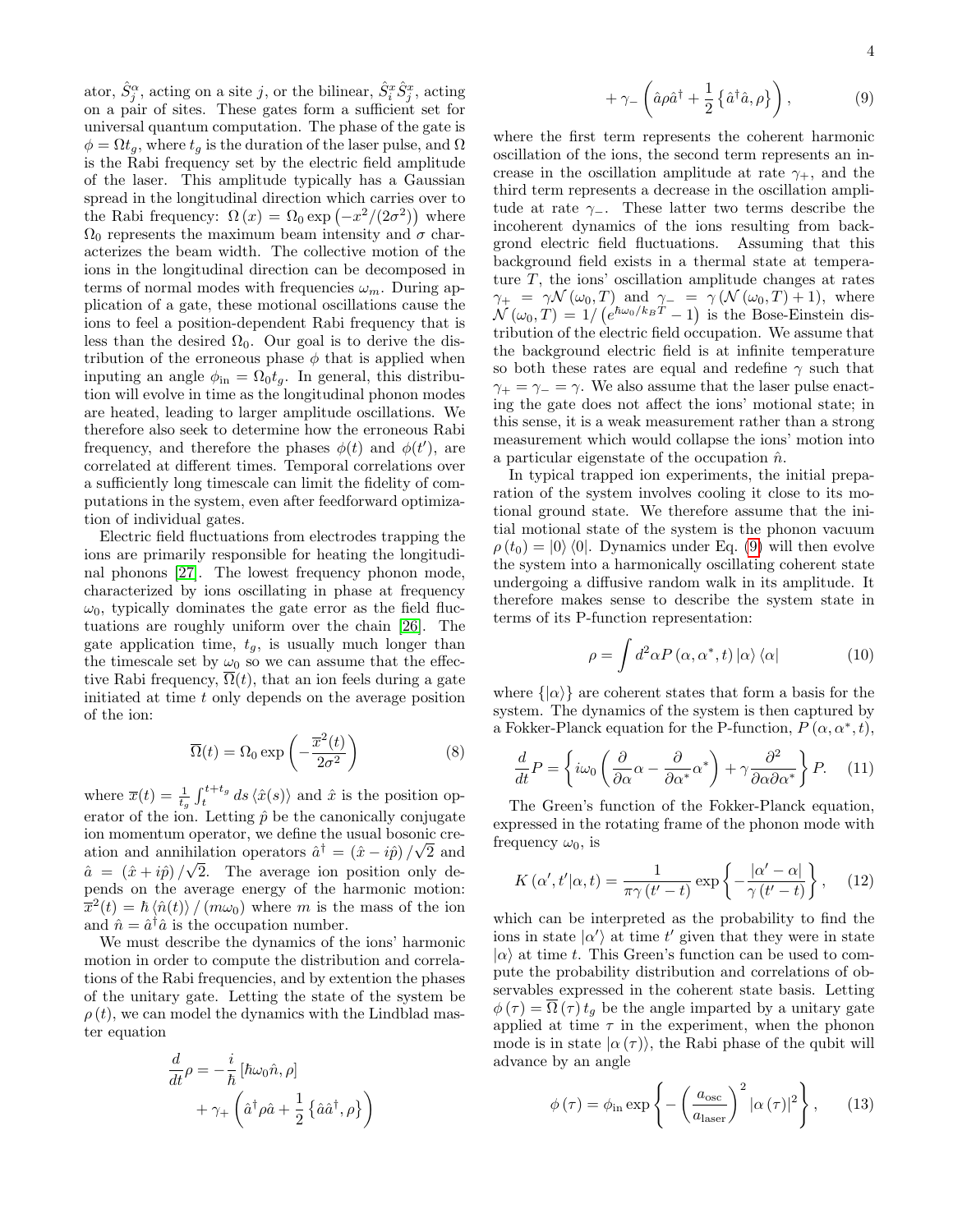5



<span id="page-4-2"></span>FIG. 3. Return probability predictions for experimental protocol to extract  $c_2$ . (a) Curves for different wait times,  $\tau$ , as a function of input angle  $\phi_{\text{in}}$ . (b) Difference between derived noise model and phase damping.

where  $a_{\rm osc} = \sqrt{\hbar/(m\omega_0)}$  and  $a_{\rm laser} = \sqrt{\frac{m\omega_0}{m}}$  $2\sigma$  are the characteristic length scales of the harmonic oscillator and Gaussian laser respectively. The probability distribution of the angle can then be computed as

<span id="page-4-0"></span>
$$
p_{\phi}\left(\phi;\tau,c_{2}\right) = \frac{1}{c_{2}\tau} \frac{1}{\phi} \left(\frac{\phi}{\phi_{\text{in}}}\right)^{\frac{1}{c_{2}\tau}} \Theta\left(\phi_{\text{in}} - \phi\right),\qquad(14)
$$

where we have defined the heating rate constant

$$
c_2 = \gamma \left(\frac{a_{\text{osc}}}{a_{\text{laser}}}\right)^2 \tag{15}
$$

and the Heaviside step function,  $\Theta$  ( $\phi_{\rm in} - \phi$ ), encodes the fact that the time-averaged Rabi frequency felt by the ion cannot be more than spending all its time at the center of the laser where its intensity is strongest. The distribution of angles, Eq. [\(14\)](#page-4-0), is the noise model we need for feedforward control. Note that it only depends on a single latent variable,  $\lambda = c_2 \tau$ , representing the amount of diffusion the ions' motion has undergone.

We can gain insight into the angle distribution by examining the average and typical angles that are applied by the gate,

$$
\phi_{\text{avg}} = \mathbb{E}_{\phi} \left[ \phi \right] = \frac{\phi_{\text{in}}}{1 + \lambda} \tag{16}
$$

$$
\phi_{\text{typ}} = \exp\left(\mathbb{E}_{\phi}\left[\log \phi\right]\right) = \phi_{\text{in}}e^{-\lambda}.\tag{17}
$$

We see that at late experimental times compared to the rate  $c_2$  such that  $\lambda \to \infty$ , both the average and typical angles go to zero. Physically, the amplitude of the ions' oscillation becomes so large that the ion never spends time inside the laser beam and hence its internal qubit state is not changed. While the average angle algebraically decays to zero at late times, the typical angle becomes very small as  $\tau$  crosses  $1/c_2$ , thus showing that  $c<sub>2</sub>$  sets the timescale where we can coherently manipulate the qubits in an experiment.

We can further understand the effects of noise on a quantum computation or simulation by examining the correlation between two gates applied at a time  $\Delta_{\tau}$  apart,

$$
Corr (\phi(\tau + \Delta_{\tau})\phi(\tau)) = \frac{Cov (\phi(\tau + \Delta_{\tau})\phi(\tau))}{\sqrt{Var (\phi(\tau)) Var (\phi(\tau))}}
$$

$$
= \frac{\tau}{\tau + \Delta_t} \frac{\sqrt{(1 + 2c_2\tau)(1 + 2c_2(\tau + \Delta_{\tau}))}}{1 + 2c_2\tau + c_2\Delta_{\tau} + c_2^2\tau\Delta_{\tau}}
$$
(18)

Taking the limit at late times, we have

$$
\lim_{\tau \to \infty} \text{Corr} \left( \phi(\tau + \Delta_{\tau}) \phi(\tau) \right) = \frac{1}{1 + \frac{1}{2} c_2 \Delta_{\tau}} + \mathcal{O} \left( \frac{1}{\tau} \right), \tag{19}
$$

which shows that  $c_2$  also sets the temporal correlation length between different gates. Given that the gate application time,  $t_q$ , is small compared to typical values of  $c_2$  in trapped ion experiments, the unitary gate errors will be temporally correlated.

As a limiting case, we can examine how the noisy gate angles are distributed at short times when the ions are very close to the center of the laser beam. By simultaneously taking the limits  $\phi \to \phi_{\rm in}$  and  $c_2 \tau \to 0$  in Eq. [\(14\)](#page-4-0), we get the short time distribution

<span id="page-4-1"></span>
$$
p_{\phi}^{\text{short}}\left(\phi;\tau,c_{2}\right) = \frac{1}{c_{2}\tau\phi_{\text{in}}}e^{-\frac{\left(\phi_{\text{in}}-\phi\right)}{c_{2}\tau\phi_{\text{in}}}}\Theta\left(\phi_{\text{in}}-\phi\right). \tag{20}
$$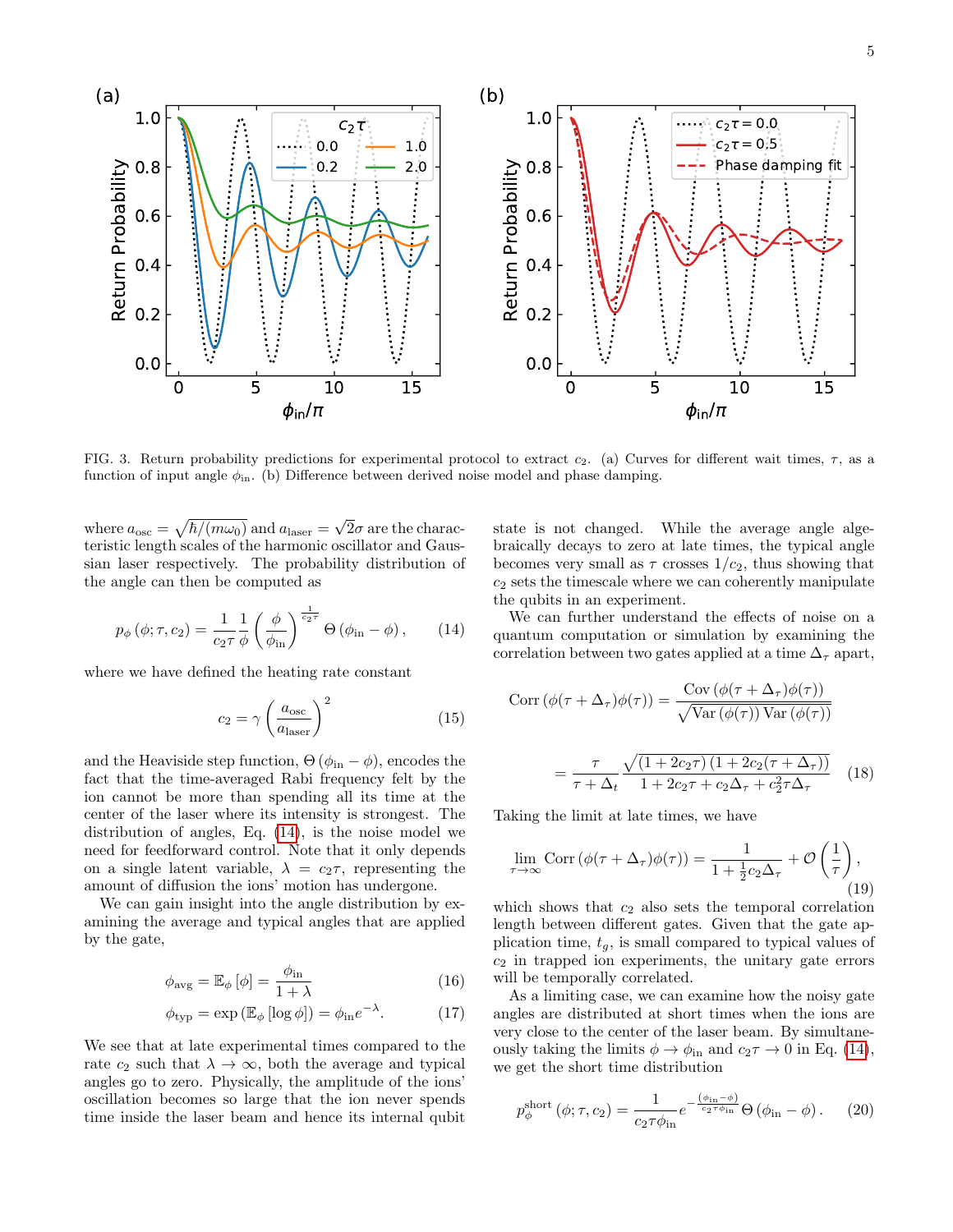This expression can equivalently be derived by Taylor expanding Eq. [\(13\)](#page-3-1) as  $\phi(\tau) = \phi_{\text{in}} \left( 1 - \left( \frac{a_{\text{osc}}}{a_{\text{laser}}} \right)^2 |\alpha(\tau)|^2 \right)$ and computing the probability distribution of gate angles using the Green's function given in Eq. [\(12\)](#page-3-2). The exponential distribution of gate angles described in Eq. [\(20\)](#page-4-1), valid at short times, is in agreement with the ion noise model discussed in Ref. [\[26\]](#page-11-23).

We now give a protocol to experimentally extract the value of  $c_2$  which characterizes the noise in a particular trapped ion set-up. Prepare a system of two qubits in the computational basis state  $|\downarrow\downarrow\rangle$ , wait a time  $\tau$ , and apply a gate  $\hat{U}_{xx}(\phi) = \exp \left(-i\phi \hat{S}_i^x \hat{S}_j^x\right)$  with an input angle  $\phi_{\rm in}$ . Then, do a projective measurement in the computational basis state to extract the return probability of the system being in the  $|\downarrow\downarrow\rangle$  state. If there was no noise in the system, this probability would be

$$
P_{\downarrow\downarrow} = \langle \downarrow \downarrow | \hat{U}_{xx} (\phi_{\rm in}) | \downarrow \downarrow \rangle = \cos^2 \left( \frac{\phi_{\rm in}}{4} \right) \qquad (21)
$$

for all  $\tau$ . With unitary gate error due to the ions' motion, the probability becomes

$$
\overline{P}_{\downarrow\downarrow}(\phi_{\rm in}, c_2\tau) = \mathbb{E}_{\phi} \left[ \cos^2 \left( \frac{\phi}{4} \right) \right]
$$
  
=  $\cos^2 \left( \frac{\phi_{\rm in}}{4} \right) + \frac{\phi_{\rm in}^2 c_2 \tau}{8 + 16c_2 \tau} \times$   
 $\times {}_1F_2(1 + \frac{1}{2c_2 \tau}, \frac{3}{2}, 2 + \frac{1}{2c_2 \tau}, -\frac{\phi_{\rm in}^2}{16}),$  (22)

where  $E_1F_2$  is the generalized hypergeometric function. This average return probability is directly related to the moment generating function of Eq. [\(14\)](#page-4-0). Measuring Eq. [\(22\)](#page-5-0) for different input angles,  $\phi_{\rm in}$ , and wait times,  $\tau$ , yield curves that can be used to fit the value  $c_2$ . We give examples of these curves in Fig.  $3(a)$ . In Fig.  $3(b)$ , we show how the return probability can differentiate between the noise model derived here and and typical phase damping. The latter leads to a return probability characterized by an exponentially decaying oscillations with a constant phase shift dependent on the input angle. Armed with knowledge of the noise model, Eq [\(14\)](#page-4-0), and a method to experimentally determine the latent variable,  $c_2$ , we now illustrate how non-Markovian correlations in the noise induce an optimal gate depth when implementing a quantum algorithm.

## IV. OPTIMAL GATE DEPTH

We can gain insight into how non-Markovian correlations amongst gates induce an optimal gate depth in a quantum algorithm by first considering a single oneor two-qubit gate  $\hat{U}(\phi_{\text{tot}}) = \exp\left(-i\phi_{\text{tot}}\hat{A}\right)$  of the form discussed in Sec [III.](#page-2-1) Let us discretize this gate into r Trotter steps:  $\hat{U}(\phi_{\text{tot}}) = \left[\hat{U}(\phi)\right]^r$  where  $\phi = \phi_{\text{tot}}/r$  and

 $\hat{U}(\phi) = \exp(-i\phi \hat{A})$ . The expected angle applied by the total sequence  $\hat{U}(\phi_{\text{tot}})$  is

$$
\mathbb{E}\left[\phi_{\text{tot}}\right] = r\mathbb{E}_{\phi}\left[\phi\right] \tag{23}
$$

where  $\mathbb{E}_{\phi}[\phi]$  is the average angle applied by  $\hat{U}(\phi)$ . If the unitary gate errors in the system were Markovian, and therefore uncorrelated, the variance in the total angle would be

$$
Var(\phi_{\text{tot}}) = rVar(\phi) \tag{24}
$$

where  $Var(\phi)$  is the variance in the angle applied by  $\hat{U}(\phi)$ . Regardless of the source of unitary error, this variance of each discretized gate will typically be proportional to  $\mathbb{E}_{\phi}[\phi]^2$ . Letting the constant of proportionality be  $\beta$ , defined through  $\text{Var}(\phi) = \beta \mathbb{E}_{\phi} [\phi]^2$ , the noise-tosignal ratio of the total gate sequence becomes:

$$
\eta = \frac{\sqrt{\text{Var}(\phi_{\text{tot}})}}{\mathbb{E}[\phi_{\text{tot}}]} = \frac{\sqrt{\beta}}{r}.
$$
 (25)

<span id="page-5-0"></span>As a concrete example, if we take the noise model developed in Sec. [III](#page-2-1) and ignore temporal correlations, we have  $\beta = (c_2 \tau)^2 / (1 + 2c_2 \tau)$ . This constant  $\beta$  is computed by assuming that each gate angle is independent and identically distributed according to Eq. [\(14\)](#page-4-0). We see that  $\eta \to 0$  as  $r \to \infty$ , implying that discretizing the total intended gate,  $\hat{U}(\phi_{\text{tot}})$ , into a large number of steps can fully mitigate the unitary error in the system, thus allowing for application of a perfect gate  $U(\phi_{\text{tot}})$ . A generic gate-based quantum algorithm can then be implemented without any unitary errors by discretizing each of its gates as described above. Such an error-free quantum circuit contradicts the decoherence caused by unitary errors in real experiments, and hence it is clear that the assumption of Markovian noise is flawed. Correlations between the unitary gate errors must be responsible for decoherence in experiments, with an optimal gate depth being set by the timescale upon which this decoherence becomes too large.

To give a concrete example of how this optimal gate depth arises, we turn to the Hamiltonian simulation task described in Sec. [II.](#page-1-1) The computed spectrum will have errors both due to discretization via the Trotter decomposition, Eq. [\(7\)](#page-2-0), and unitary gate noise due to heating of the ions' motion as described in Sec. [III.](#page-2-1) Trotter error decreases as the number of gates in the circuit is increased, while unitary errors accumulate as the numer of gates is increased. Therefore, there is an optimal gate count balancing Trotter error and accumulated unitary error.

We can quantify the error in the computation use two different metrics. The first is to compute the average fidelity

<span id="page-5-1"></span>
$$
F(t) = |\frac{1}{2^n} \text{Tr} \{ \hat{U}_1(t)^{\dagger} \hat{U}(t) \} |^2,
$$
 (26)

where  $\hat{U}(t) = e^{-i\hat{H}t}$ , with  $\hat{H}$  given by Eq. [\(1\)](#page-1-0), is the desired time evolution operator and  $\hat{U}_1(t)$  is the noisy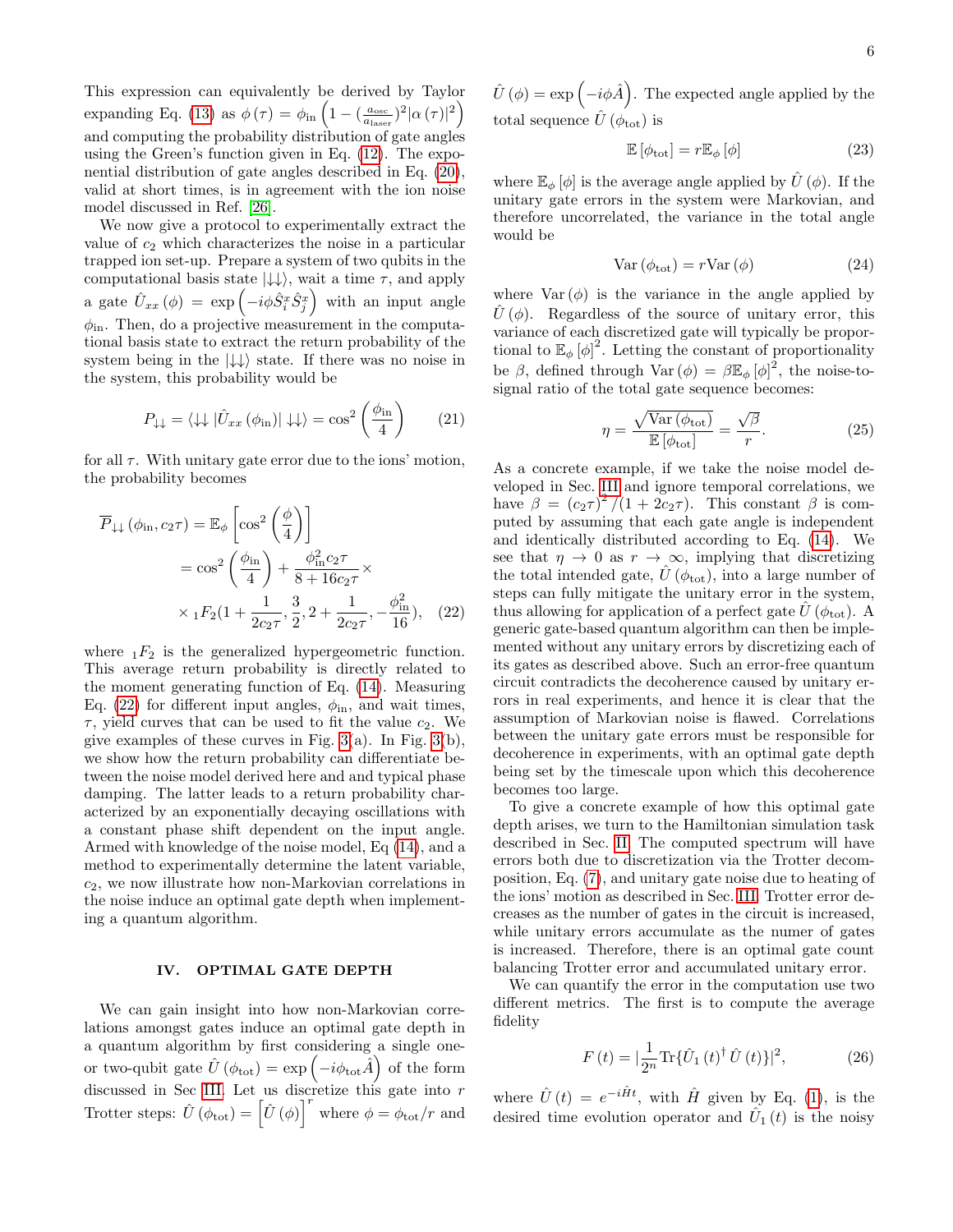

<span id="page-6-1"></span>FIG. 4. Optimal feedforward control characterization. (a) Optimal input angle. (b) Average gate fidelity. The black dashed line depicts the fidelity if no gate is applied and the dotted lines represent the fidelity if the desired output angle,  $\phi_p$ , is directly taken as the input to the gate.

Trotterized evolution we implement in the quantum circuit, given by Eq [\(7\)](#page-2-0), with noisy gate angles. Given that computation of a spectrum requires implementing time-evolution for a series of different times in order to generate samples of  $S(t)$ , given by Eq. [\(5\)](#page-1-2), we can define the time-integrated fidelity

<span id="page-6-2"></span>
$$
F_{\rm int} = \frac{1}{T} \int_0^T F(t) \tag{27}
$$

where  $T$  is the last sampled time. The optimal gate depth is then determined by the largest value of  $F_{\text{int}}$ . This metric is not biased towards any particular choice of observable.

Alternatively, we can quantify the error in the spectrum by computing the Hellinger distance

$$
D_H^2(A_i, A_j) = \frac{1}{2} \int \frac{d\omega}{2\pi} \left( \sqrt{A_i(\omega)} - \sqrt{A_j(\omega)} \right)^2 \quad (28)
$$

between a noiseless spectrum,  $A_i(\omega)$ , generated by the perfect time evolution operator,  $\hat{U}(t) = e^{-i\hat{H}t}$ , and a noisy spectrum,  $A_i(\omega)$ , generated by a noisy Trotterized evolution,  $\hat{U}_1(t)$  . At the optimal gate depth, the Trotterized spectrum will have the most overlap with the true noiseless spectrum according to the Hellinger distance. This metric is biased towards the computation of the spectrum.

The optimal gate depth with the corresponding average fidelity and Hellinger distance for an example noisy computation is shown in Fig. [6](#page-9-0) and Fig. [7](#page-9-1) respectively,

and we discuss these results in the next section. The total amount of error in the noisy computation can be reduced by appropriately modifying the angles of the gates comprising the quantum simulation circuit, Eq. [\(7\)](#page-2-0), a method known as feedforward control. We develop a systematic, platform-independent protocol to determine the modificatied gate angles in the next section. We then illustrate the benefits of the feedforward control in the context of the Hamiltonian simulation task by showing improvements in the fidelity and Hellinger distance for an example Hamiltonian of the form in Eq. [\(1\)](#page-1-0).

## <span id="page-6-0"></span>V. FEEDFORWARD CONTROL

A quantum computation or simulation involves applying a unitary operation  $\hat{U}$  to a system of qubits. Often, this unitary transformation is a composite of several single- and two-qubit unitary gates  $\hat{U}(\phi) = \exp(-i\phi \hat{A}),$ with  $\hat{A}$  typically linear or bilinear in spin-1/2 operators,  $\hat{S}_{j}^{\alpha} = \hat{\sigma}_{j}^{\alpha}/2$ . A unitary error in the system manifests as application of  $\hat{U}(\phi)$  when we intend to apply  $\hat{U}(\phi_p)$ . We usually do not have deterministic knowledge of the value of the incorrect angle,  $\phi$ , and therefore describe it with a probability distribution  $p_{\phi}(\phi; \phi_{\text{in}}, \vec{\lambda})$ , where  $\vec{\lambda}$  is a vector of latent variables characterizing the physical noise underlying the system and  $\phi_{\text{in}}$  is the angle we input when applying the gate. If the gate was noiseless, we would have  $p_{\phi}(\phi; \phi_{\text{in}}, \vec{\lambda}) = \delta(\phi - \phi_{\text{in}})$  and would input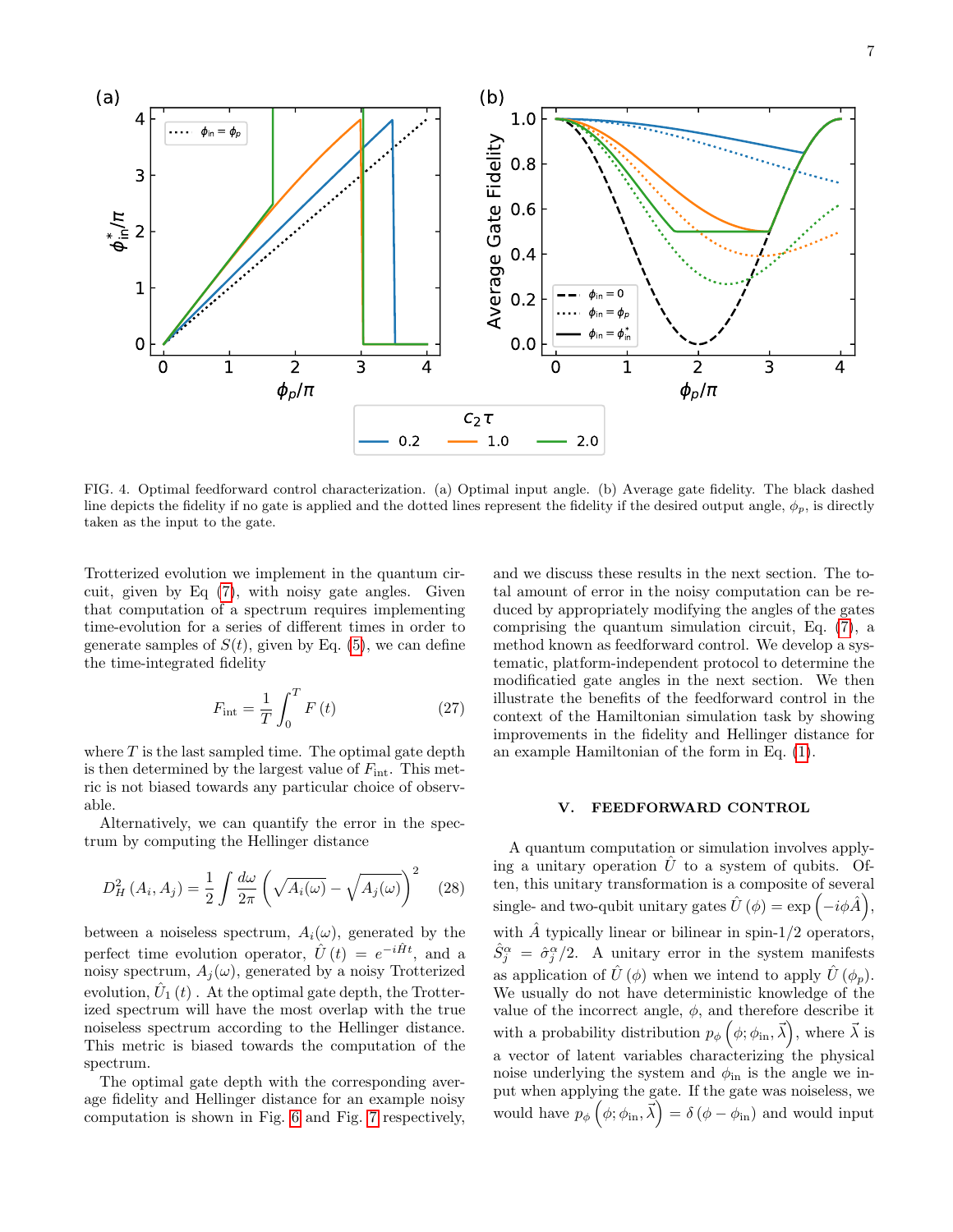

<span id="page-7-0"></span>FIG. 5. Time dependent fidelity of noisy Trotterized time evolution for a system of four spins evolving under the Heisenberg Hamiltonian, Eq. [\(1\)](#page-1-0). Solid curves include both heating noise and Trotter error, while the dotted curves include only Trotter error and are given as a noiseless reference. (a)  $c_2 = 0.005 \text{ ms}^{-1}$  and no feedforward correction. (b)  $c_2 = 0.02 \text{ ms}^{-1}$  and no feedforward correction. (c)  $c_2 = 0.005 \text{ ms}^{-1}$  with feedforward correction. (d)  $c_2 = 0.02 \text{ ms}^{-1}$  with feedforward correction. The noisy computations are averaged over 40 runs.

 $\phi_{\rm in} = \phi_p$ , where  $\phi_p$  is the desired output gate angle. The idea of feedforward control is to appropriately adjust the input gate angles of the computation to reduce the error accumulated from incorrect gate angles.

Formally, let the total unitary describing the actual computation be  $\hat{U} = \prod_{m=1}^{M} \hat{U}_m (\phi^{(m)})$ , where  $\hat{U}_m\left(\phi^{(m)}\right) = \exp\left(-i\phi^{(m)}\hat{A}_m\right)$ . The desired computation is  $\hat{U}_p = \prod_{m=1}^M \hat{U}_m \left( \phi_p^{(m)} \right)$ . As the output angles are probabilistic, a particular manifestation of the output computation  $\hat{U}$  depends on the joint probability distribution  $p_{\vec{\phi}}(\vec{\phi}; \vec{\phi}_{\text{in}}, \vec{\lambda}),$  where  $\vec{\phi}_{\text{in}}$  and  $\vec{\phi}$  are the m different input and output angles respectively. The goal of feedforward control is to pick the optimal input angles,  $\vec{\phi}_{\text{in}}^*$ , such that the computation  $\hat{U}$  is close to  $\hat{U}_p$  on average. In general,  $\vec{\phi}_{\rm in}^*$  will depend on both the set of desired output angles,  $\vec{\phi}_p$ , and the latent noise variables,  $\vec{\lambda}$ .

Optimizing over the entire computation, however, can

be challenging as it requires knowledge of the full joint distribution,  $p_{\vec{\phi}}$ , which is generally non-trivial to compute, even for the model presented in Sec. [III.](#page-2-1) Additionally, even if possible, such an optimization may not generalize well to other computations represented by different gate sequences. We therefore focus on optimizing each individual unitary gate independently of the others, which amounts to neglecting correlations between unitary gate errors and assuming that they are independent and identically distributed according to the marginal distribution,  $p_{\phi}$ . Mathematically, this amounts to the factorization of the joint distribution:  $p_{\vec{\phi}} = \prod_{m=1}^{M} p_{\phi^{(m)}}$ . Temporal correlations in the physical noise underlying the system lead to correlations in the angles  $\phi$  that are not captured by such a factorization. Feedforward optimization of individual gates can therefore only partially mitigate the error in the overall computation. However, such an optimization is immediately applicable to all computations,  $U$ , as it done at the level of individual gates.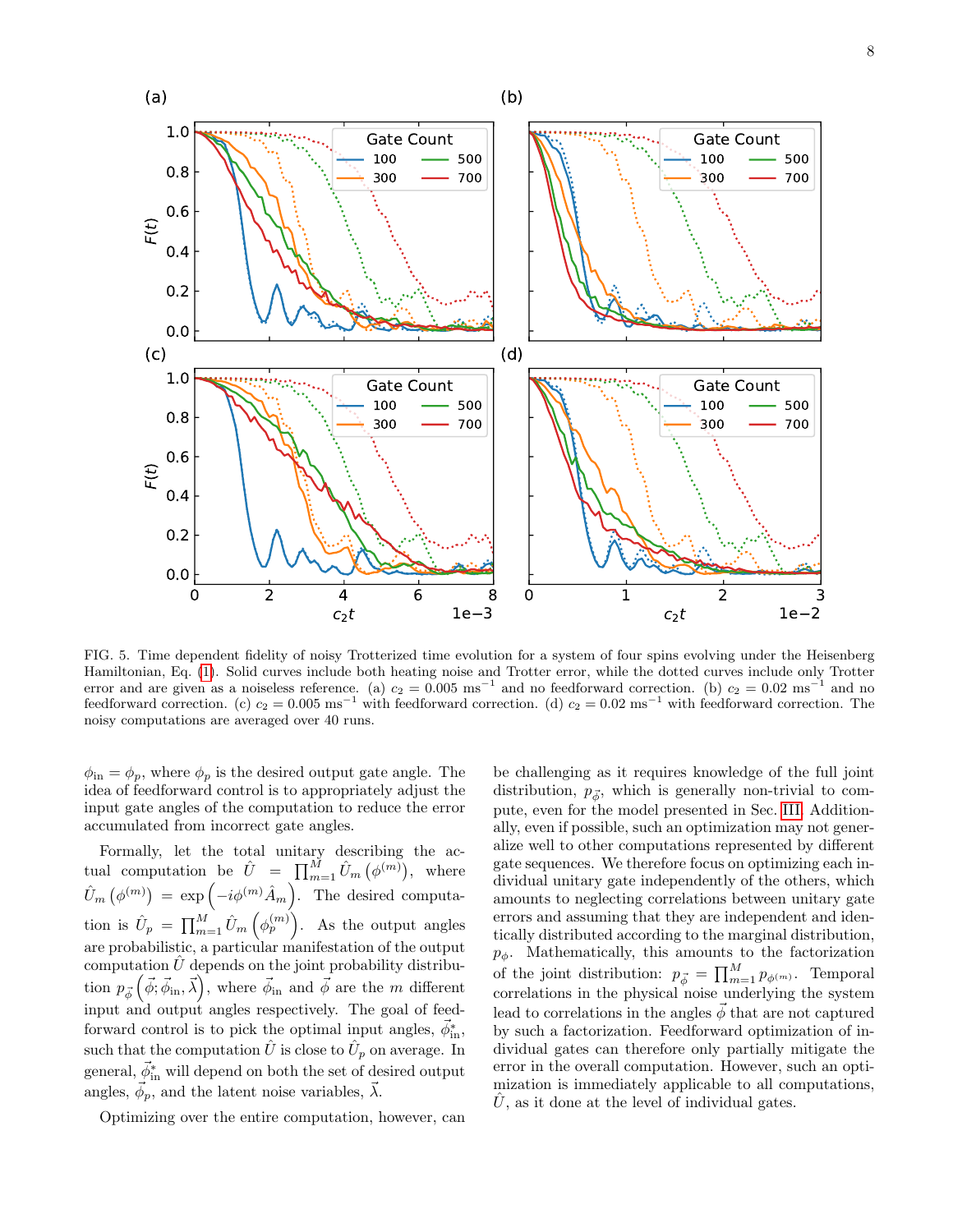The error due to applying a gate  $\hat{U}(\phi)$  when we desire to apply  $\hat{U}(\phi_p)$  can be quantified by the gate fidelity

$$
F(\phi, \phi_p) = |\frac{1}{2^n} \text{Tr} \{ \hat{U} (\phi)^\dagger \hat{U} (\phi_p) \}|^2, \quad (29)
$$

which describes the expected fidelity of an  $n$ -qubit gate for a random state drawn uniformly from the  $n$ -qubit state space [\[28\]](#page-11-25). For example, let us consider a unitary gate corresponding to  $\hat{A} = \hat{S}_i^{\alpha} \hat{S}_j^{\alpha}$  describing an interaction between two qubits  $i$  and  $j$ . The fidelity then takes the simple form  $F(\phi, \phi_p) = \cos^2((\phi - \phi_p)/4)$ . The figure of merit we want to optimize with feedforward control is the average fidelity over all possible wrong angles  $\phi$ ,

$$
\mathcal{F}\left(\phi_{\text{in}},\phi_{p},\vec{\lambda}\right) = \int d\phi p_{\phi}\left(\phi;\phi_{\text{in}},\vec{\lambda}\right) F\left(\phi,\phi_{p}\right). \tag{30}
$$

The optimal input angle is then

$$
\phi_{\text{in}}^{*}\left(\phi_{p}, \vec{\lambda}\right) = \underset{\phi_{\text{in}}}{\arg\min} \mathcal{F}\left(\phi_{\text{in}}, \phi_{p}, \vec{\lambda}\right) \tag{31}
$$

Calculation of this optimal feedforward angle requires knowledge of the control landscape defined by the dependence of the figure of merit, Eq. [\(30\)](#page-8-0), on the input angle  $\phi_{\text{in}}$  and desired output angle  $\phi_p$ . This landscape can either be numerically mapped out with experimental measurements, or analytically computed after developing a theoretical description of the noise underlying the system.

As a concrete example of the latter approach, the distribution  $p_{\phi}(\phi; \phi_{\text{in}}, \vec{\lambda})$  for the trapped ion noise discussed in Sec [III](#page-2-1) is given by Eq. [\(14\)](#page-4-0). The ion noise is paramterized by a single latent variable,  $\lambda = c_2 \tau$ , which can be experimentally extracted by measuring the return probability Eq. [\(22\)](#page-5-0). The figure of merit for feedforward control, Eq. [\(30\)](#page-8-0), is this case can be analytically computed:

$$
\mathcal{F}(\phi_{\text{in}}, \phi_p, c_2 \tau) = \frac{1}{2} + \frac{1}{2} \cos\left(\frac{\phi_{\text{in}}}{2}\right) \cos\left(\frac{\phi_p}{2}\right) + \n+ \frac{\phi_{\text{in}}^2 c_2 \tau}{8 + 16c_2 \tau} \cos\left(\frac{\phi_p}{2}\right) {}_1F_2\left(1 + \frac{1}{2c_2 \tau}, \frac{3}{2}, 2 + \frac{1}{2c_2 \tau}, -\frac{\phi_{\text{in}}^2}{16}\right) + \n+ \frac{\phi_{\text{in}}}{4 + 4c_2 \tau} \sin\left(\frac{\phi_p}{2}\right) {}_1F_2\left(\frac{1}{2} + \frac{1}{2c_2 \tau}, \frac{3}{2}, \frac{3}{2} + \frac{1}{2c_2 \tau}, -\frac{\phi_{\text{in}}^2}{16}\right).
$$
\n(3)

The optimal input angle,  $\phi_{\text{in}}^*(\phi_p, c_2\tau)$ , for the trapped ion noise is the angle which satisfies the condition

<span id="page-8-1"></span>
$$
\mathcal{F}\left(\phi_{\text{in}}^*, \phi_p, c_2\tau\right) = F\left(\phi_{\text{in}}^*, \phi_p\right),\tag{33}
$$

where we recall that  $F(\phi, \phi_p) = \cos((\phi - \phi_p)/4)$  is the fidelity of a gate imparting angle  $\phi$  when we desire to apply  $\phi_p$ . We implement feedforward control by taking each desired output gate angle,  $\phi_{ij}$ , of the  $\hat{U}^{xx}$  gates in Eq. [\(7\)](#page-2-0) as  $\phi_p$  at the experimental time  $\tau$  that the gate

is applied. The optimality condition, Eq. [\(33\)](#page-8-1), is then solved numerically for each such gate and the angle  $\phi_{\text{in}}^{*}$ is input into the noisy gate rather than  $\phi_{ij}$ .

We show the optimal input angle, Fig  $4(a)$ , and average gate fidelity, Fig [4\(](#page-6-1)b), for a range of desired output angles  $\phi_p$ . First, we note that the optimal feedforward angle,  $\phi_{\text{in}}^*$ , always yields a better average fidelity than inputing  $\phi_p$ . We see that for small output angles, there is always a finite optimal input angle. For sufficiently large output angles, however, the optimal input angle is  $\phi_{\text{in}}^* = 0$ , meaning we do not apply the gate. These angles are such that doing nothing leads to a better fidelity than any non-zero gate we apply. Furthermore, for times  $\tau > c_2$ , meaning that the ions' collective motion has undergone a considerable amount of diffusion, there is an intermediate range of angles where the optimal thing to do is apply a maximally strong laser pulse to make  $\phi^*_{\text{in}}$ as large as possible. In this case, the gate essentially applies a random phase to the state and yields an average fidelity of 1/2.

<span id="page-8-0"></span>To benchmark the utility of the feedforward control, we implement with Hamiltonian simulation task of Sec [II](#page-1-1) using optimal input angles computed from Eq. [\(33\)](#page-8-1). In Fig. [5,](#page-7-0)we plot an example of the time-dependent fidelity, Eq. [\(26\)](#page-5-1), for different heating rate and gate counts with and without feedforward control. We see that for low gate counts such as computations with 100 gates, the drop in fidelity comes almost fully from Trotter error without heating noise having much of an effect. For larger gate counts, heating noise becomes the dominant cause of the drop in fidelity. While the fidelity for the zero heating case gets continuously better with increased gate count, finite heating causes computations with sufficiently large gate counts to decrease the overall fidelity.

+ bringing the fidelity of a computation closer to the up- $(32)$  of t, is improved more signficantly than for short time Feedforward control can improve the situation in two different ways, which can be seen by comparing, for example, the 300 gate and 700 gate curves. The first effect is to improve the total fidelity over all time values, as quantified by the improvement in  $F_{\text{int}}$ , Eq.[\(27\)](#page-6-2), depicted in Fig. [6.](#page-9-0) This improvement indicate that the computation of  $\hat{U}_1(t)$  is closer on average to the desired computation  $\hat{U}(t)$  for all values of t, with the feedforward corretion per bound set by the Trotter error. The second effect is that for computations with large gate counts, the fidelity for samples at late times, corresponding to large values samples. This improvement causes the fidelity to have a more shallow decay, and creates windows of time samples where it may be more advantageous to use circuits with different gate counts. For example, in Fig. [5\(](#page-7-0)c), a computation with 300 gates is advantageous for samples with  $c_2t \leq 3$ , while a computation with 700 gates is advantageous for samples with  $c_2t \geq 3$ . The significance of this result is that a particular observables of interest may have information that is more concentrated in a particular time window. For example, the resolution between peak of the spectrum, Eq. [\(2\)](#page-1-3), comes from samples at late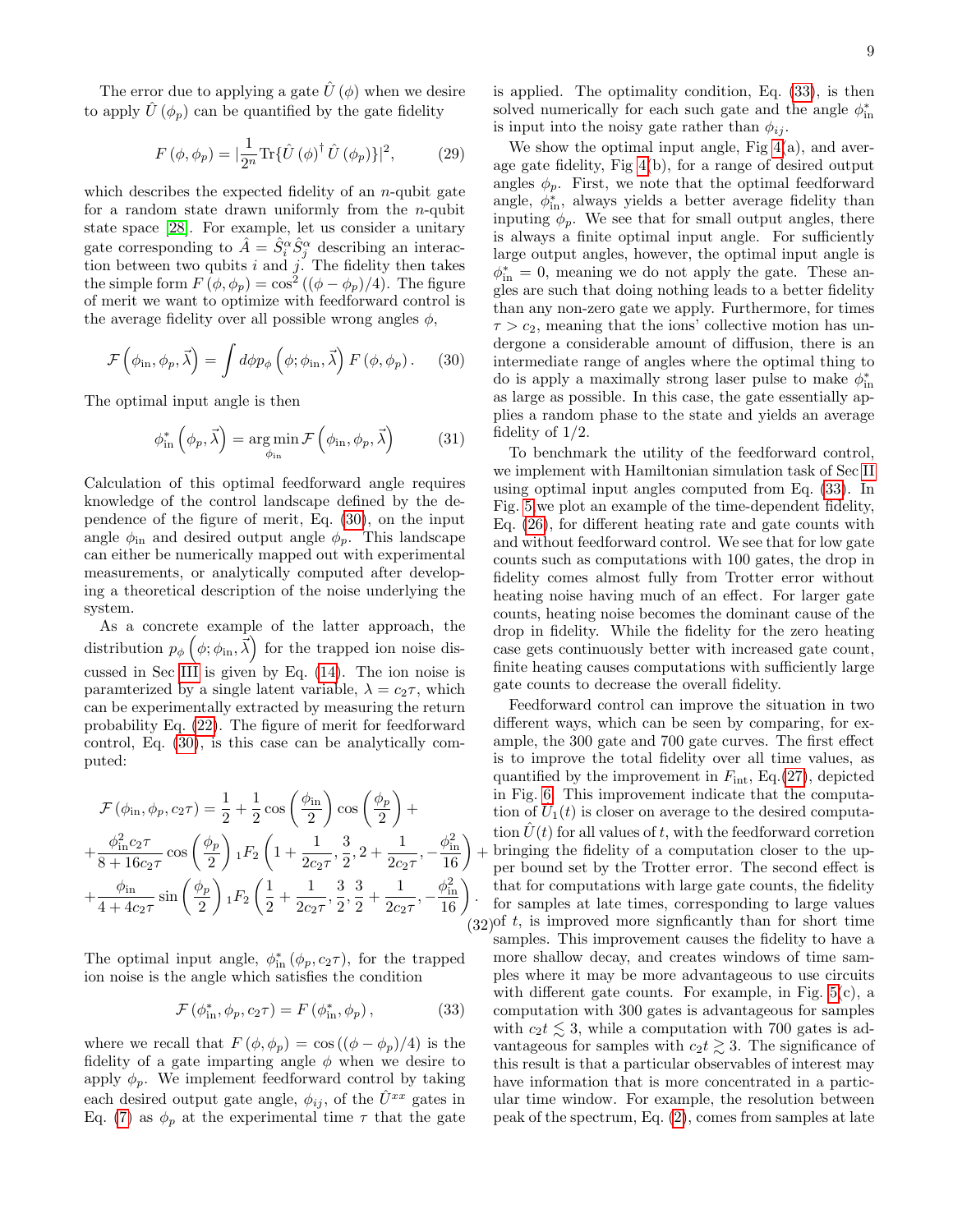

<span id="page-9-0"></span>FIG. 6. Optimal fidelity resulting from balancing Trotter and decoherence errors for a system of four spins evolving under the Heisenberg Hamiltonian, Eq. [\(1\)](#page-1-0). The heating rate  $c_2$  is given in units of ms<sup>-1</sup>. (a) Optimal gate count. (b) Integrated fidelity. The noisy computations are averaged over 10 runs.



<span id="page-9-1"></span>FIG. 7. Optimal spectra resulting from balancing Trotter and decoherence errors for a system of four spins evolving under the Heisenberg Hamiltonian, Eq. [\(1\)](#page-1-0). The heating rate  $c_2$  is given in units of ms<sup>-1</sup>. (a) Optimal gate count. (b) Hellinger distance between optimal noisy spectra and noiseless spectrum. The noisy computations are averaged over 10 runs.

times. Therefore, the optimal gate count determined by the accuracy of the spectrum may be larger than the optimal gate count determined by the integrated fidelity. Indeed, this is what is seen when comparing Fig. [6](#page-9-0) and Fig. [7.](#page-9-1)

In Fig. [7\(](#page-9-1)a) and (b), we show the optimal gate count and associated Hellinger distance of spectra computed both with and without the feedforward correction. We see that the accuracy of the optimal noisy spectrum is significantly improved. An example spectrum for a system with heating rate  $c_2 = 0.02$  ms<sup>-1</sup> is depicted in Fig. [2.](#page-2-2) The feedforward control both directly mitigates decoherence error from the motion of the ions and indirectly reduces the Trotter error by increasing the optimal gate count. Therefore, by effectively increasing the optimal gate depth of the circuit, feedforward control can be used to partially mitigate both discretization error and accumulated unitary gate error in the system.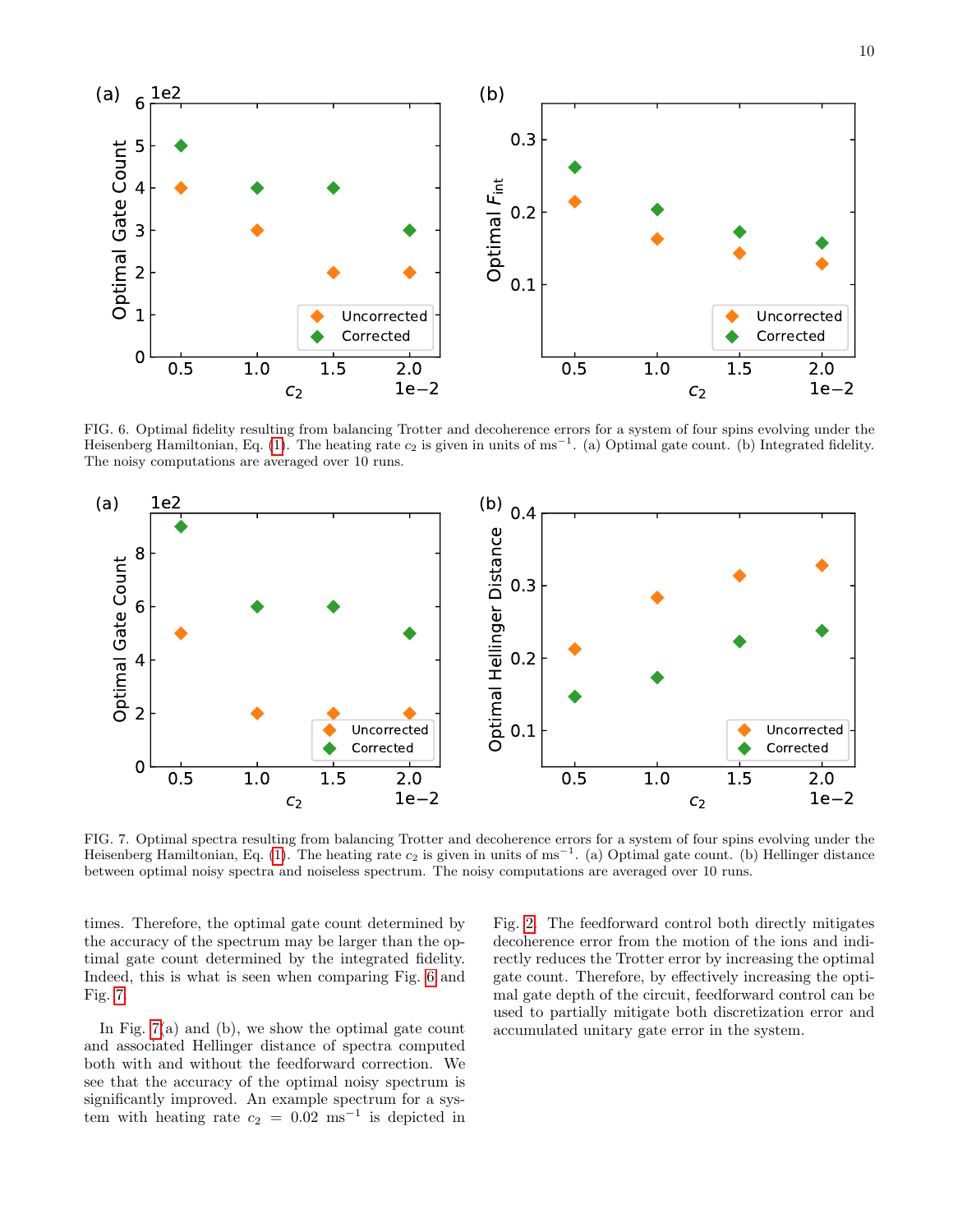

<span id="page-10-0"></span>FIG. 8. Simulation of NMR inference algorithm with motional noise and Trotter error for a system of four spins. At each update step of the protocol, noisy spectra computed from a set of sample Hamiltonians are used to calculate the next update step (a) Hellinger distance between the average Hamiltonian's noisy spectrum and the target spectrum with and without feedforward correction. (b) Spectrum comparison. We take the average Hamiltonians found at the initial and last iterations of the noisy inference protocol and simulate what its spectrum would be if there was no noise. The fact that the last spectrum is significantly closer to the target spectrum compared to the initial spectrum gives a visual indication of the improvement in the underlying Hamiltonian during the inference protocol. The phonon heating rate is taken to be  $c_2 = 0.02 \text{ ms}^{-1}$  and the noisy spectra are computed with 500 gates and averaged over 10 runs.

## VI. DISCUSSION & CONCLUSION

This improvement in the quality of the Hamiltonian simulation can be helpful for practical applications, such as the NMR spectrum inference task discussed in Ref. [\[9\]](#page-11-8). In that work, a hybrid quantum-classical algorithm is used to infer the parameters of a Hamiltonian, Eq. [\(1\)](#page-1-0), that models the system of nuclear spins which produce a given experimental NMR spectrum. The premise of the algorithm is to iteratively simulate the spectrum corresponding to different Hamiltonian parameters on quantum hardware and guess parameters that are closer to the target experimental spectrum using classical optimization techniques. After a sufficient number of iterations, the learned Hamiltonian parmeters can be used to gain insight into the chemical structure of the sample that produced the given NMR spectrum. In Fig. [8,](#page-10-0) we demonstrate the benefit of feedforward correction in this inference algorithm. Figure  $8(a)$  shows the Hellinger distance between the average noisy Trotterized spectrum and a given target spectrum at each iteration of the protocol. We see that the feedforward correction allows the algorithm to converge faster, as the increased resolution in the simulated spectra allows the classical optimization to more easily guess better Hamiltonian parameters. In Fig. [8\(](#page-10-0)b), we take the Hamiltonian parameters for the initial and last iterations of the noisy protocol with feedforward correction and compute the corresponding spectra without noise to compare how well the learned parameters correspond to the true parameters underlying

the given target spectrum. We see that even though the quantum simulation is noisy, we are still able to iteratively infer the Hamiltonian parameters underlying the target spectrum.

We have shown how to tailor gate-based quantum simulation algorithms for particular hardware platforms. Specifically, we demonstrate how knowledge of hardware noise leading to unitary gate errors can be exploited to implement feedforward control to improve the simulation outcome. The ion noise model we derive applies to an array of computations and simulations performed in trapped ions, and feedforward control can be used to mitigate noise in these applications. In addition to feedforward control, it may be possible to incorporate feedback control to mitigate the motional noise. For example, the motional state of an an ancilla ion can be periodically measured. Such a strong measurement would restart the ions' diffusion process, effectively reducing the time  $\tau$ over which the system undergoes diffusion. Knowledge of the motional state can then be used to generate feedforward corrections until they are recalibrated by the next measurement.

Other common quantum platforms such as superconducting qubits and Rydberg atoms also suffer from unitary gate errors. The physical mechanisms underlying these errors, however, is quite different from that of trapped ions and understanding the structure of the optimal feedforward correction in these systems may provide insight into which quantum algorithms and simulations are best suited to different platforms.